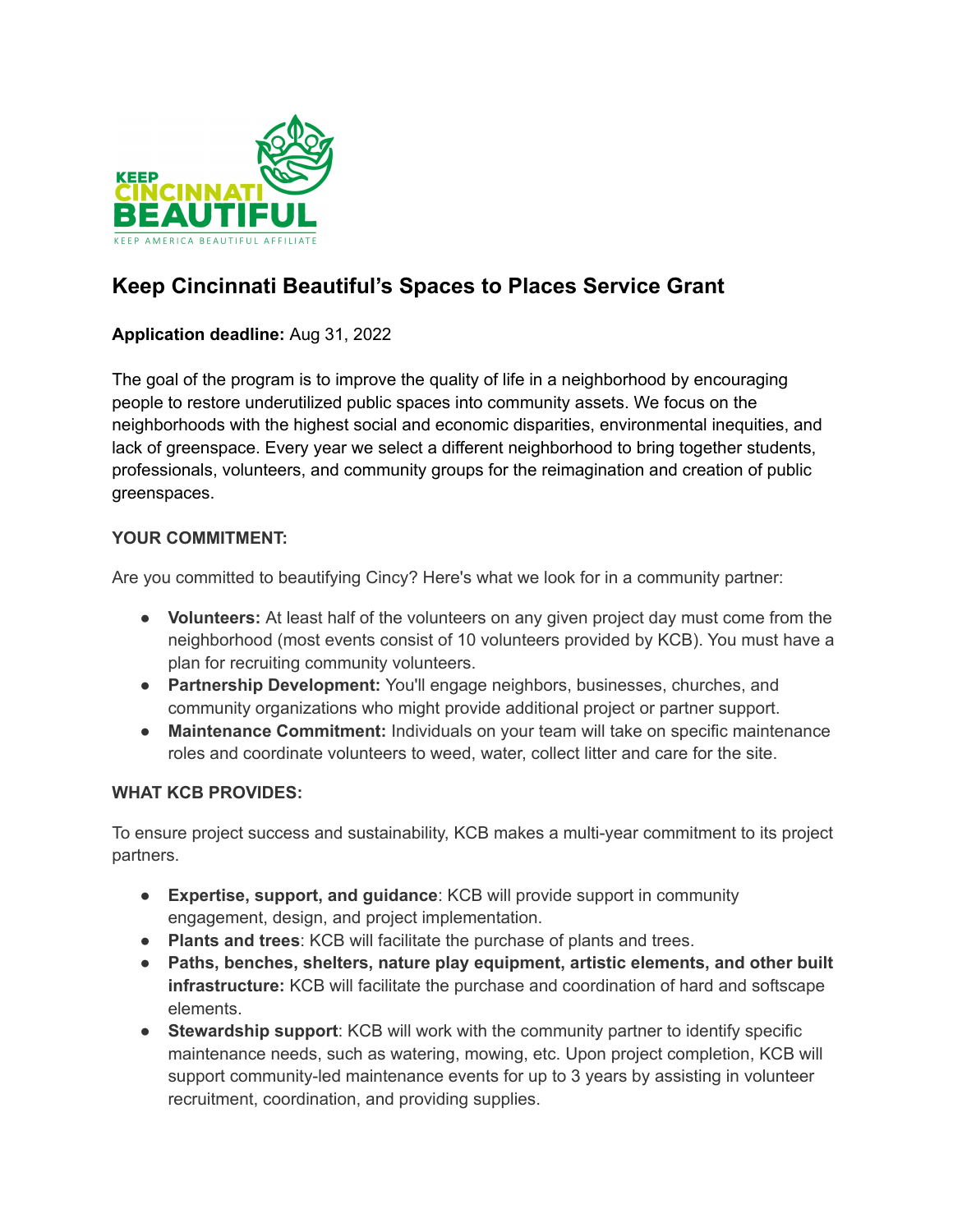## **Spaces to Places Project Application**

## **APPLICATION CHECKLIST:**

This grant application is also available to fill out online at www.keepcincinnatibeautiful.org

1. Complete all pages of this application.

2. Your application requires having a steering committee of 3-5 members who will be engaged in the Spaces to Places process.

3. Include at least 5 project site photographs.

4. Include any other attachments that may assist us in understanding your project plans such as any preliminary designs, and/or ideas your group has for the space.

5. If you have any questions about this application, please contact Alistair Probst, Greenspace Director at: alistair@keepcincinnatibeautiful.org

Please note that **this is not a cash grant, but a service grant**. KCB will provide engagement support, design, hardscaping and plant materials, project management support and three years of maintenance support while applicants provide the ideas, volunteers and future maintenance. Grant applicants might be asked to provide the results of a soil test. KCB is not responsible for the determination that a project site is considered "safe" for the intended use. That determination is made solely by the project applicant. (Keep Cincinnati Beautiful reserves the right to adapt all or any component of this proposal, based on the availability of resources, equipment, supplies, financial support, etc.)

**SUBMITTING AN APPLICATION:** You may submit your application through our online form, via fax, email or mail to Keep Cincinnati Beautiful:

The application is **due by August 31, 2022**. Applicants are selected on September 30th.

Keep Cincinnati Beautiful, Inc. Attn: Alistair Probst, Director of Greenspace 1115 Bates Ave Cincinnati, Oh 45225 Phone: 513-352-4505 Fax: 513-352-4389 Email: alistair@keepcincinnatibeautiful.org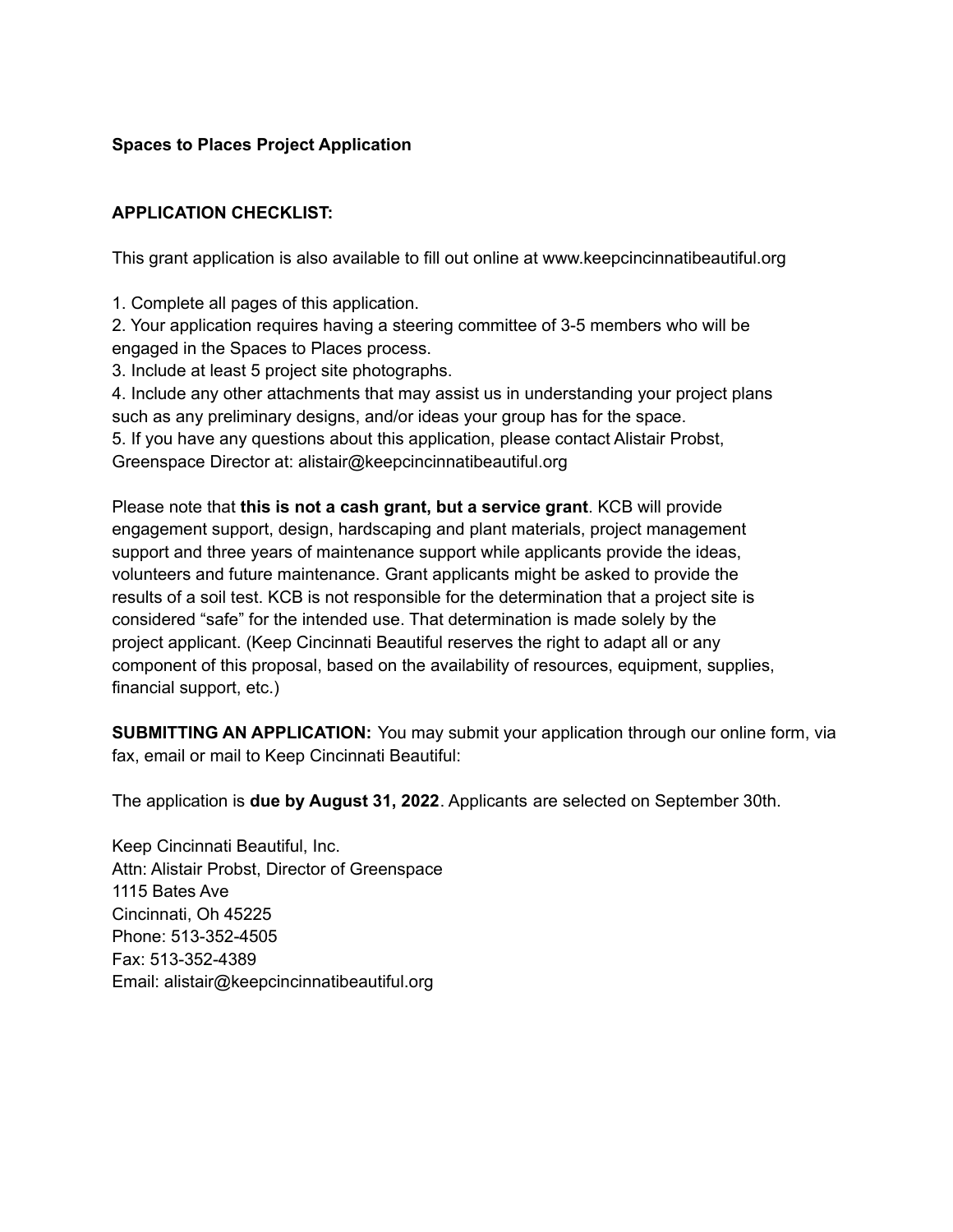## **INFORMATION ABOUT YOUR GROUP OR ORGANIZATION:**

| Chairperson Contact Name:<br><u> Chairperson Contact Name:</u> |  |  |
|----------------------------------------------------------------|--|--|
|                                                                |  |  |
|                                                                |  |  |
|                                                                |  |  |
|                                                                |  |  |
| Email Address: ________________                                |  |  |

*Project sites must occur within the City of Cincinnati.*

Have you ever worked with Keep Cincinnati Beautiful?

I have volunteered at an event or with a program.

I have organized an event.

I have an Adopt-A-Spot.

I have have attended an educational program.

Other, please describe:

Have you ever partnered with another organization (i.e. community council, place of worship, etc.) to complete a neighborhood improvement project? If so, please describe: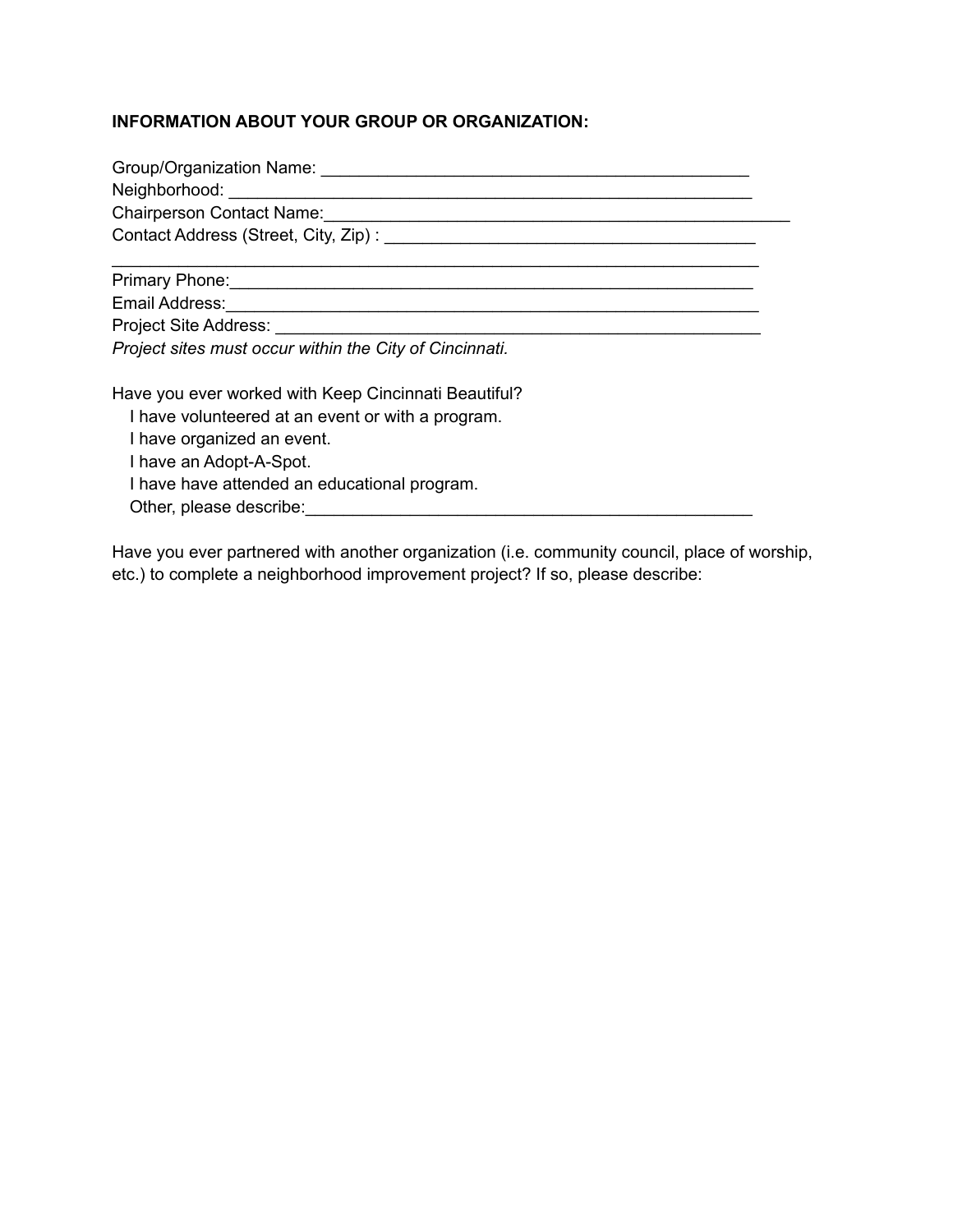#### **PROJECT DESCRIPTION:**

1. Describe your project. What is your vision? What are the three main goals you hope to accomplish with your space? (Active space, beautification, food production, gateway, community gathering, etc...)

2. Is the property where your project is to occur owned by the community or organization requesting this grant?

\_\_\_\_Yes \_\_\_\_No

If no, who owns the property and what steps are currently being taken to secure permission or ownership of this land?

3. Have you previously applied for a Spaces to Places Service Grant on your selected site? \_\_\_\_Yes \_\_\_\_No

4. Are there other plans for construction at this site? (Building improvements, home Renovations, development, etc…)

\_\_\_\_Yes \_\_\_\_No

If yes, please describe: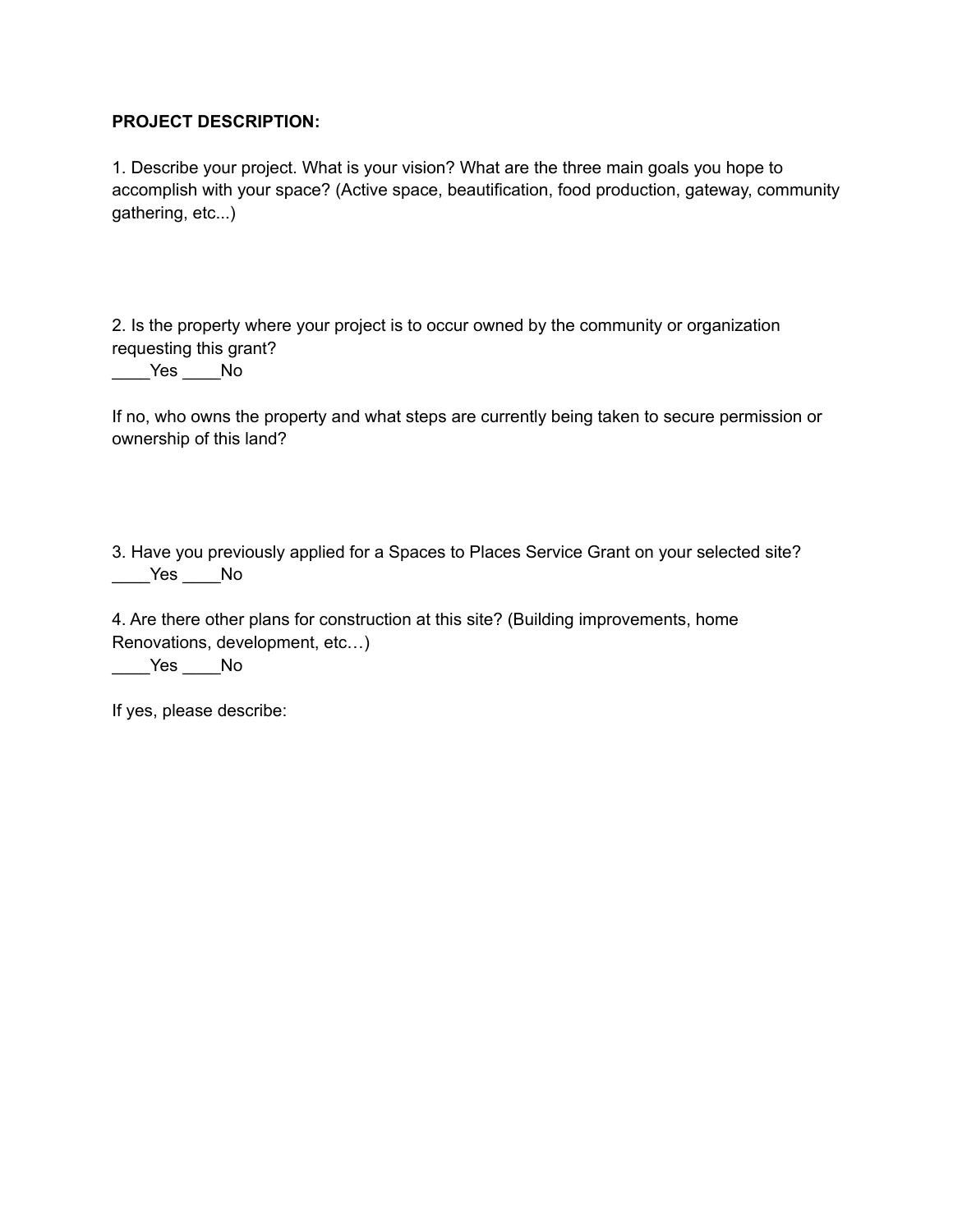#### **VALUES:**

On a separate page, please answer each of the following questions in 300 words or less:

1. **Community-driven:** A successful project brings neighbors together, can build new partnerships (commercial or individual), and serves the community. How will your project mobilize people to engage in your neighborhood? How will you work together to bring your vision to fruition?

**2. Catalyst:** A successful project will bring long-term value to the community. How does your project raise the broader spirit and aesthetics of your neighborhood? What makes it a vibrant place for on-going engagement?

**3. Clean:** A successful project should include detailed plans for plant life survival, hardscape remaining in good condition, and a maintenance plan that matches the capabilities of the applicant. Please be specific in answering the following questions:

- Is your group currently, or has it ever been responsible for the maintenance (consistent watering, weeding, litter pickup, hardscape maintenance, etc…) of this or any other greenspace within the neighborhood? If YES, please explain

- Please explain in detail how your group plans to maintain your proposed project. If applicable, be sure to include your plan for water accessibility.

**4. Green:** A successful project will have impact on several or all of these elements: air, soil, water, temperature, invasive plant removal, erosion control, stormwater management, native and functional plants, birds and wildlife. Please explain how your project would impact any or all of these and how?

**5. Vibrant:** Your project may have a specific art idea which could include a mural, sculpture, landscape or the act of making art. If your project has the potential for art, please attach any vision or designs that you may have.

**6. Stewardship:** Your project will touch the lives of many. How will you share the successes of your project with others, so they can learn about the importance of greenspace in communities?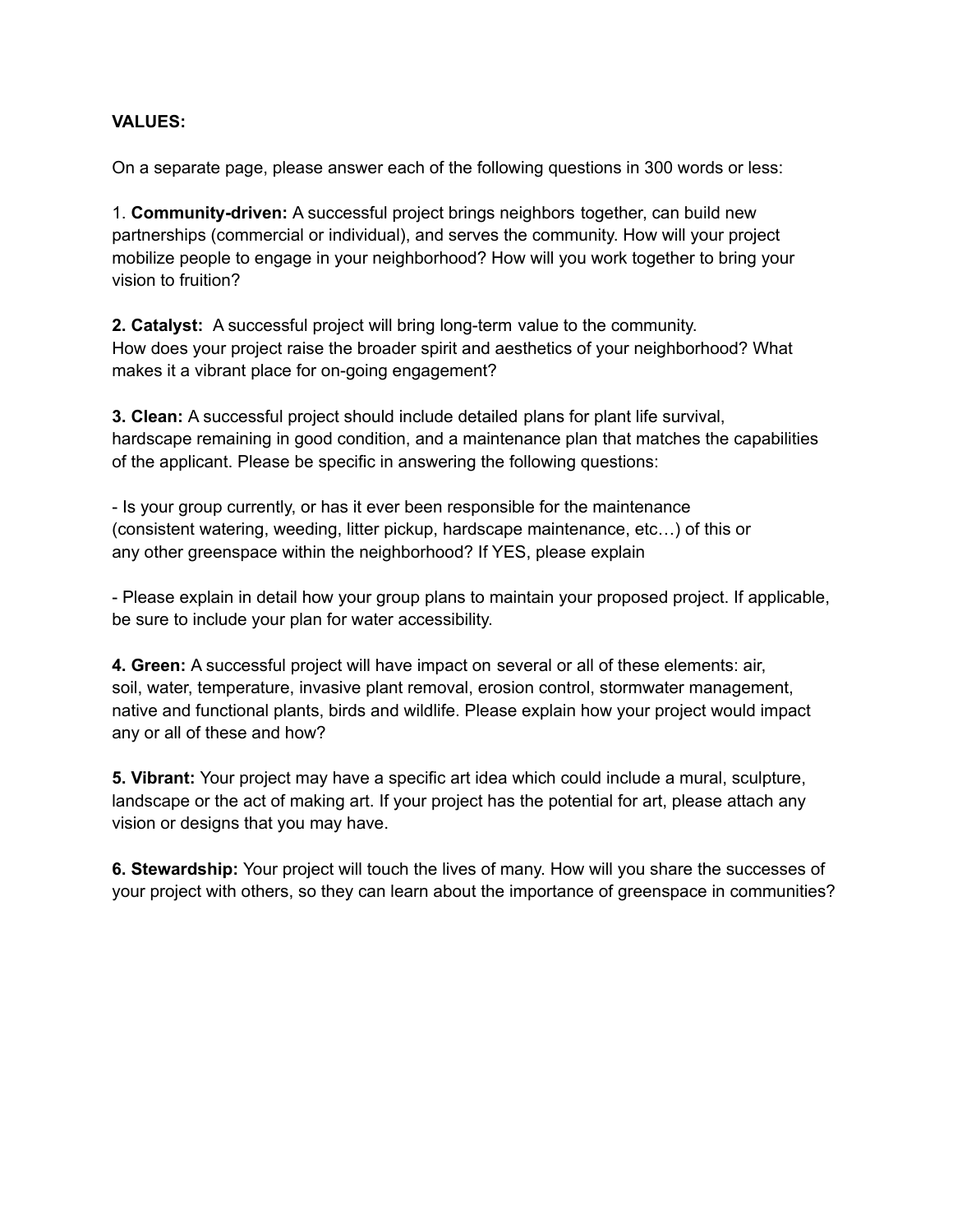#### **A SUCCESSFUL PARTNERSHIP:**

**Keep Cincinnati Beautiful** relies on its **community partners** to ensure the long-term success of its projects. Community partners are expected to enter into a memorandum of understanding (MOU) agreement. The MOU sets mutual expectations.

1. What resources and opportunities does your group plan to leverage to ensure the success of your project? (Are there opportunities for new or existing partnerships/support within the neighborhood?)

- Please list what current or potential partnerships you plan to engage in this project.
- Please explain how you have worked with any partners to achieve success.

- You will be expected to provide volunteers to help create the project. How will you recruit volunteers to assist in your project?

2. Do you have additional sources for the funding of your project? Please explain:

3. Are there any other compelling aspects of your project that you would like to share that are unique to your community?

4. Please list any additional questions you may have regarding KCB's role in your project so we can provide clarity.